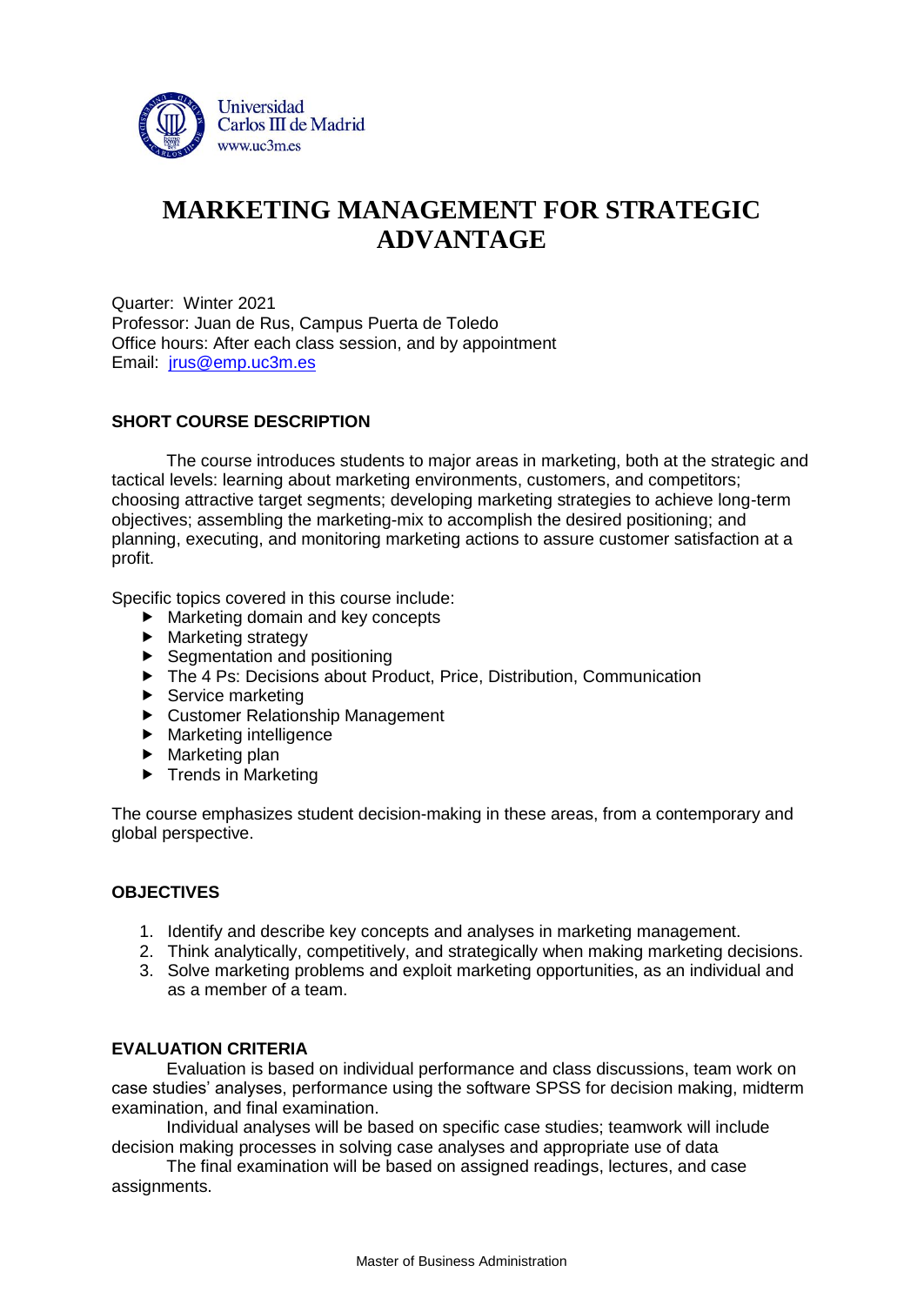

Weights of course activities in deciding final grades are:

| Individual assignments and participation | 25%  |
|------------------------------------------|------|
| Group work, presentations                | 25%  |
| Data analysis assignment                 | 10%  |
| Final examination                        | 40%  |
| Total                                    | 100% |

## **REFERENCE BOOKS (ASSIGNED)**

- **A. Kotler, P., Keller, KL., Brady, M., Goodman, M. & Hansen, T. (2009),** *Marketing Management***. European Edition. Pearson: Prentice Hall. With online access!**
- **B. Kotler, P., Keller, KL. (2009),** *Marketing Management***. Pearson International Edition. 13th Edition.**

Readings from these books are assigned on the Detailed Program of the Course on the following page.

## **REFERENCE BOOKS (OPTIONAL)**

- ▶ Best, R. J. (2004), *Market-Based Management—Strategies for Growing Customer Value and Profitability*, 3rd ed., Prentice Hall.
- Gupta, S. and Lehmann, D. R. (2005), *Managing Customers as Investments*, Wharton School Publishing.
- ▶ Kardes, F. R. (2002), *Consumer Behavior—Managerial Decision Making*, Prentice Hall.
- Lambin, J. (2000), *Market-Driven Management, Strategic & Operational Marketing*, McMillan, London.
- ▶ Lehmann, D. R. and Winer, R. S. (2004), *Product Management*, 4<sup>th</sup> ed., McGraw-Hill Irwin.
- Malhotra, N. (2004), *Marketing Research—An Applied Approach*, Prentice Hall.
- ▶ Pelton, L. E., Strutton, D., and Lumpkin, J. R. (2002), *Marketing Channels*—A *Relationship Management Approach*, 2nd ed., McGraw-Hill Irwin.
- ▶ Rust, Zahorik and Keiningham (1996), Service Marketing, HarperCollins.
- ▶ Wells, W., Burnett, J, and Moriarty, S. (2000), *Advertising Principles & Practice*, 6<sup>th</sup> ed., Prentice-Hall.